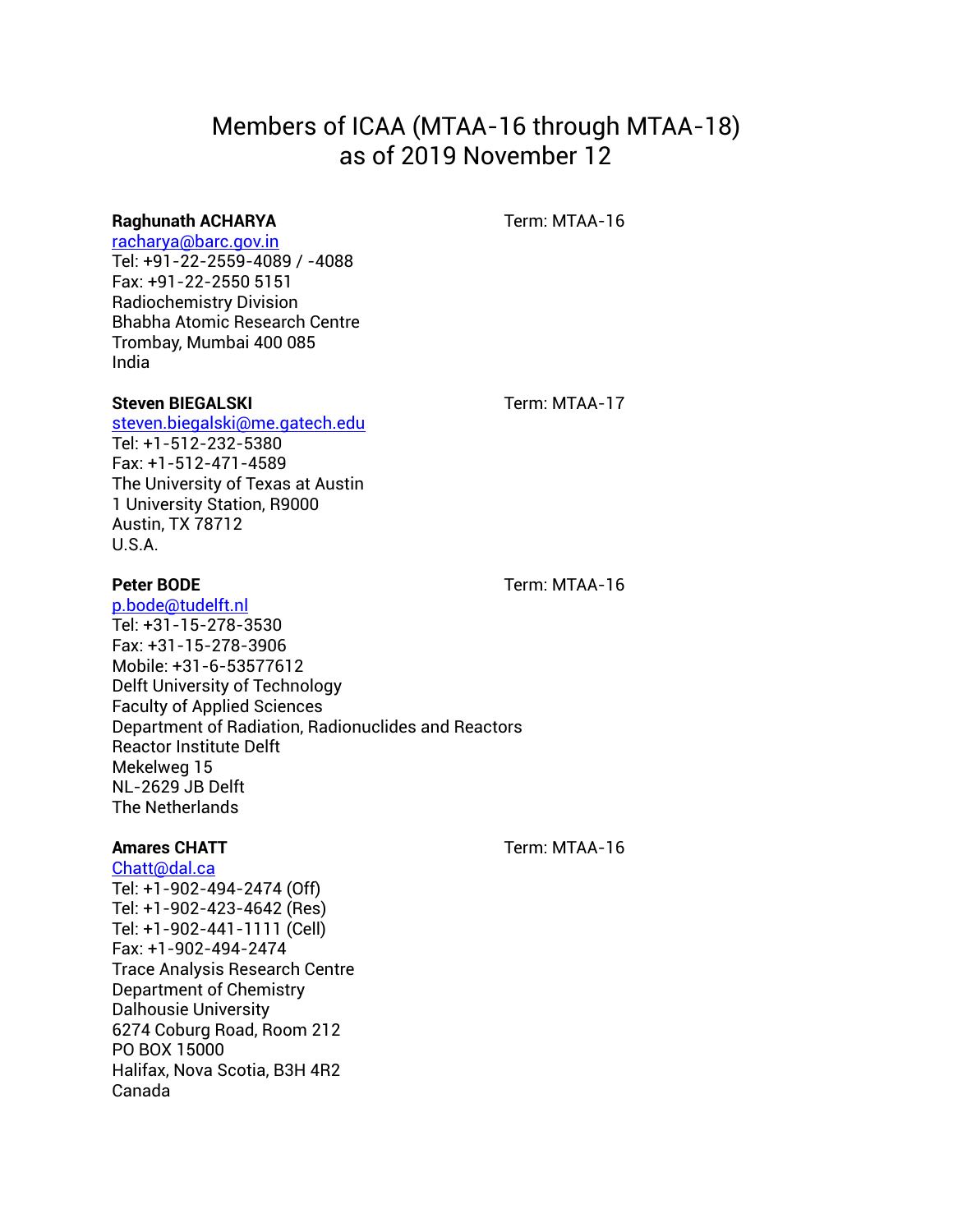# **Heather CHEN-MAYER Term: MTAA-18**

#### [heather.chen-mayer@nist.gov](mailto:heather.chen-mayer@nist.gov)

Tel: +1-301-975-5595 Chemical Process and Nuclear Measurements Group Chemical Sciences Division Material Measurement Laboratory **NIST** Gaithersburg, MD 20899 USA

#### **Cornelia CHILIAN CORPORE CORPORE TERM: MTAA-17**

[cornelia.chilian@polymtl.ca](mailto:cornelia.chilian@polymtl.ca)

Tel: +1-514-340-4711, xn 4754 Fax: +1-514-340-4192 NAA Laboratory Ecole Polytechnique de Montreal C.P. 6079, succ. Centre-ville Montreal, QC, H3C 3A7 Canada

### **Mitsuru EBIHARA Term: MTAA-17**

[ebihara-mitsuru@tmu.ac.jp](mailto:ebihara-mitsuru@tmu.ac.jp) Tel: +81-(0)-426-77-2553 Fax: +81-(0)-426-77-2525 Tokyo Metropolitan University Faculty of Science Department of Chemistry Minami-Ohsawa Hachioji, Tokyo 192-03 Japan

## **Elisabete A. De Nadai FERNANDES** Term: MTAA-17

[lis@cena.usp.br](mailto:lis@cena.usp.br) Tel: +55-19-3429-4655 Mobile: +55-19-81761648 Fax: +55-19-3429-4654 Centro de Energia Nuclear na Agricultura Radioisotopes Laboratory Avenida Centenário 303 CP 96 13400-970 Piracicaba, São Paulo Brazil

# **Marina FRONTASYEVA Term: MTAA-16**

[marina@nf.jinr.ru](mailto:marina@nf.jinr.ru) Tel: +7-09621-65609 Fax: +7-09621-65085 Joint Institute for Nuclear Research Depart. of Neutron Activation Analysis Frank Laboratory of Neutron Physics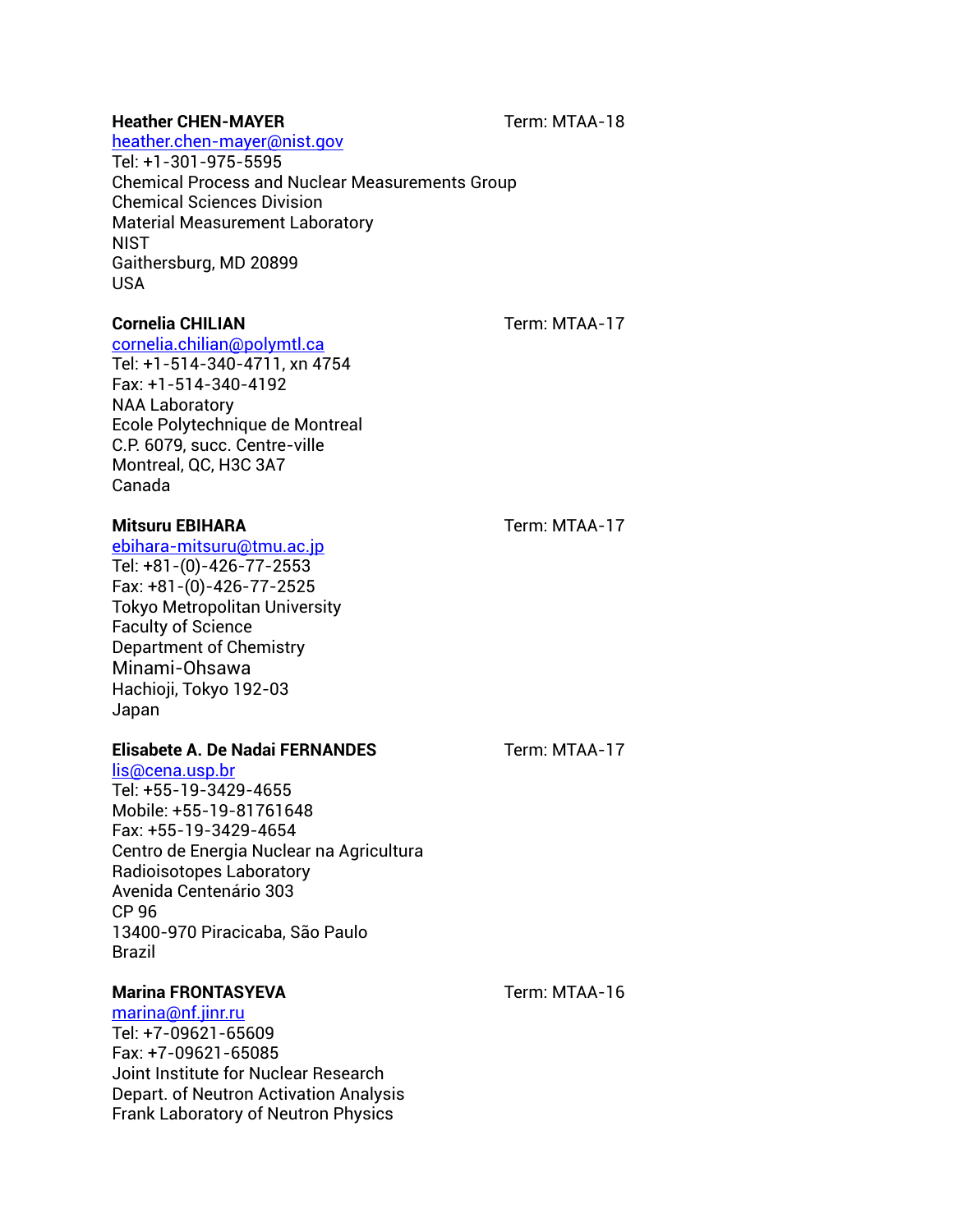141980 Dubna, Moscow Region Russia

### **Robert R. GREENBERG** Term: MTAA-16

[robert.greenberg@nist.gov](mailto:robert.greenberg@nist.gov) Tel: +1-301-975-6285 Fax: +1-301-208-9279 National Institute of Standards and Technology Analytical Chemistry Division 100 Bureau Drive Stop 8395 Gaithersburg MD 20899-8395 USA

**Xiaolin HOU** Term: MTAA-18

[houxl@lzu.edu.cn](mailto:houxl@lzu.edu.cn) Tel: +86-13572415271 Lanzhou University School of Nuclear Science and Technology 222 South Tianshui Road Lanzhou 730000, Gansu Province China

# **Jan KUČERA** Term: MTAA-18

[kucera@ujf.cas.cz](mailto:kucera@ujf.cas.cz) Tel: +420-212 241 671 Fax: +420-2-2094-1130 Nuclear Physics Institute Academy of Sciences of the Czech Republic CZ-25068 Rez near Prague Czech Republic

## **Stephen P. LAMONT** Term: MTAA-16

[lamont@lanl.gov](mailto:lamont@lanl.gov) Tel: +1-202-586-2812 Fax: +1-202-586-0751 Los Alamos National Laboratory Los Alamos, NM 87545 USA

# **Eric MAUERHOFER Term: MTAA-17**

[e.mauerhofer@fz-juelich.de](mailto:e.mauerhofer@fz-juelich.de) Tel: +49-2461-61-3341 Fax: +49-2461-61-2610 Jülich Centre for Neutron Science Forschungszentrum Juelich GmbH D-52425 Juelich, Germany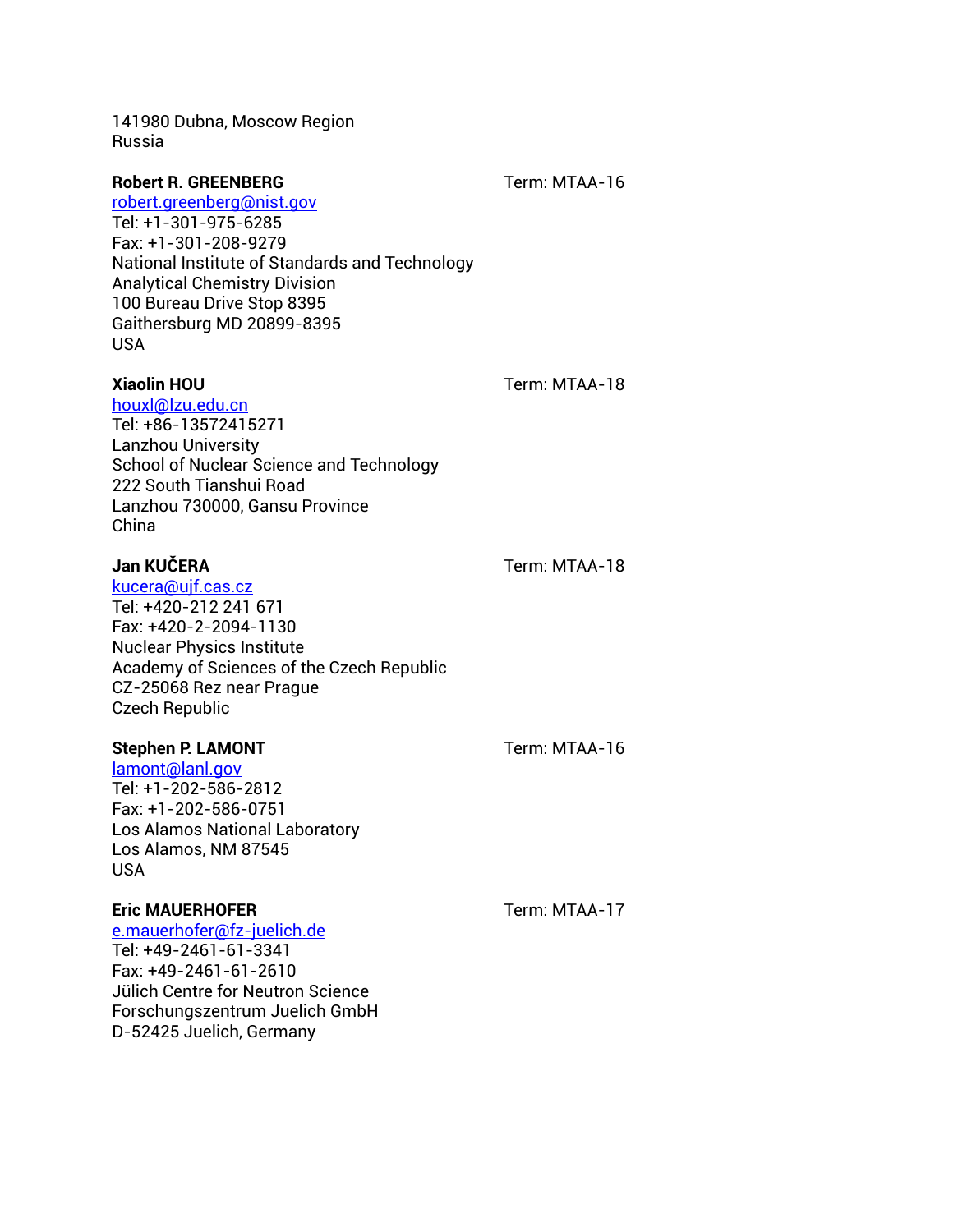**Jiří MIZERA** Term: MTAA-17

## [mizera@ujf.cas.cz](mailto:mizera@ujf.cas.cz)

Tel: +420 724 232 924 Fax: +420 220 941 130 Nuclear Physics Institute Academy of Sciences of the Czech Republic CZ-25068 Rez near Prague Czech Republic

#### **Benjamin J.B. NYARKO Term: MTAA-16**

# [b.nyarko@gaecgh.org](mailto:b.nyarko@gaecgh.org)

[bjbnyarko@yahoo.co.uk](mailto:bjbnyarko@yahoo.co.uk) Tel: +233-21-401272 (Off) Tel: +233-21-407728 (Res) Mobile: +233-27-740-6076 Fax: +233-21-400807/401272 National Nuclear Research Institute Ghana Atomic Energy Commission and University of Ghana P.O. Box LG80, Legon-Accra Ghana

#### [zsolt.revay@frm2.tum.de](mailto:zsolt.revay@frm2.tum.de)

Tel: +49-89-289-12694 Fax: +49-89-289-10760 Technische Universität München Forschungsneutronenquelle Heinz Maier-Leibnitz (FRM II) Lichtenbergstr. 1 D-85747 Garching Germany

### **Borut SMODIS Borut SMODIS**

# [Borut.Smodis@ijs.si](mailto:Borut.Smodis@ijs.si)

Tel: +386-1-5885363 Fax: +386-1-5885346 "Jožef Stefan" Institute Department of Environmental Sciences Jamova 39 SI-1000 Ljubljana, Slovenia

### **Gwang Min SUN Gwang Min SUN**

[gmsun@kaeri.re.kr](mailto:gmsun@kaeri.re.kr) Tel: +82 42 868 8701, Fax: + 82 42 868 6122 Korea Atomic Energy Research Institute Deadeokdaero 989-111, Yuseong-gu, Daejeon Korean Republic

**Zsolt RÉVAY**  Term: MTAA-18